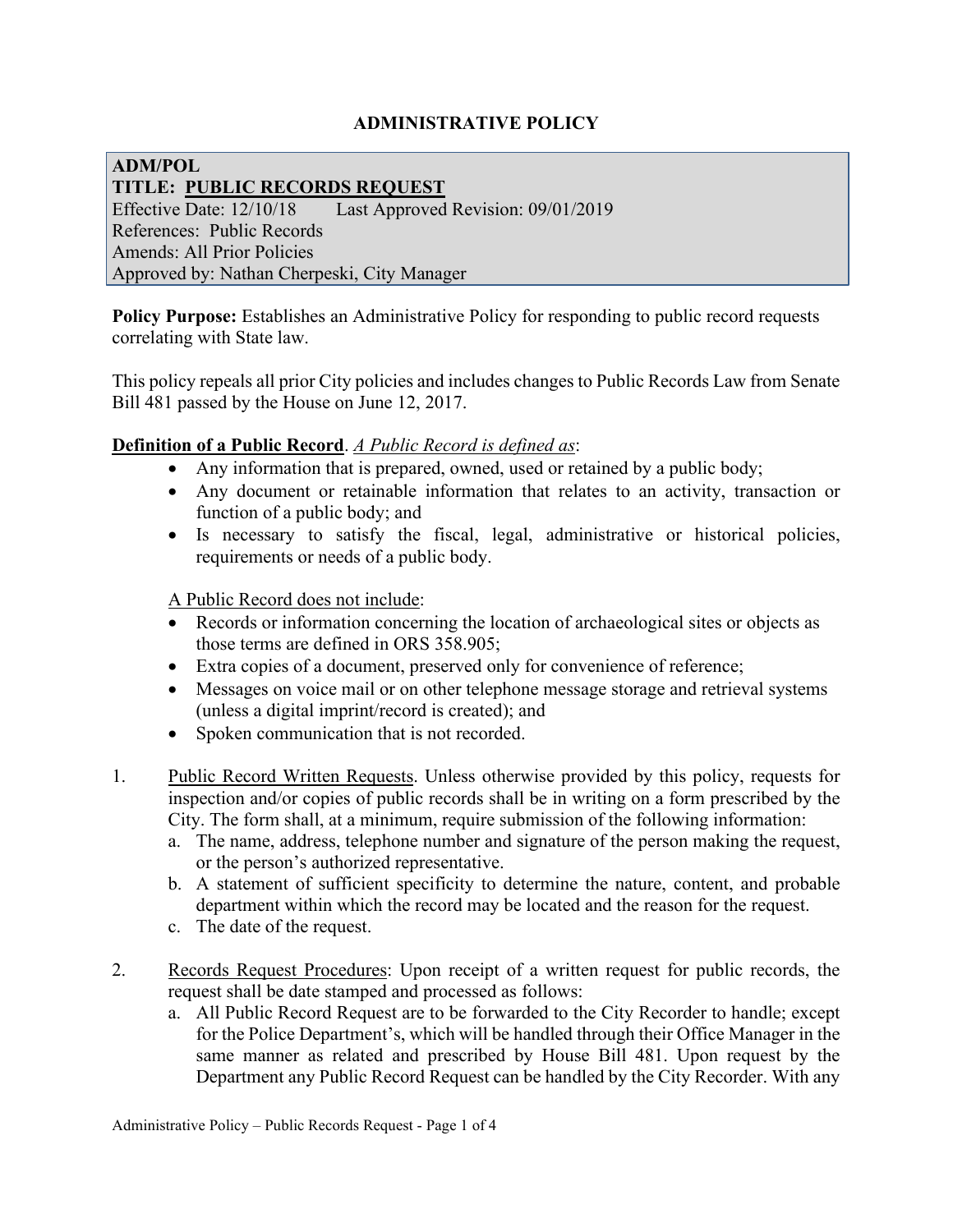Public Record Request with questions related to complex requests that may implicate application of statutory exemption from disclosure or litigation, shall be submitted to the City Attorney, who shall determine if the request can be legally complied with.

- b. All requests shall be responded to with receipt of receiving the request within 5 days and complied with or handled as prescribed by HB 481 within 10 days, as allowed. All requirements are listed within the Bill and are, therefore, not restated in this policy.
- c. When requested, City staff shall provide a copy of this policy and refer the requestor to ORS 192.440 and HB 481 as the adopted written procedures for handling public records requests.
- 3. Fees. ORS 192.440(4) authorizes the public body to charge fees associated with requests, including requiring that the fees be paid up front. The fees charged shall include, but not be limited to, personnel and copying costs associated with processing the request plus all other costs allowed under State law. The standard fees to be charged are for: staff time as determined by the City Finance Department (varies based on personnel); paper copies (\$0.25 a page); Police Reports or CDs (\$10.00); and maps (based on copy size/cost of paper).
	- a. Personnel costs include, but are not limited to, employee's time spent while locating, compiling, reviewing, separating and copying records, including time required to segregate or redact exempt information and time spent supervising public inspection of records. Costs shall be at an hourly rate equivalent to the salary plus benefits (computed at an hourly rate) of each employee involved in processing the request. The fee will be charged based on the level of the employee needed to secure the requested information.
	- b. Costs for locating and duplicating photographs, audio tapes and other non-paper materials shall be fully reimbursed.
	- c. City personnel are not to reduce copy size or otherwise manipulate records in order to fit additional records on a page thereby reducing per page costs, unless concluding it would be the most effective use of their time. To conserve paper, copies should be double-sided when it is practical to do so. A double-sided copy consists of two pages for purposes of calculating the appropriate costs. City Staff shall provide electronic copies whenever possible and as deemed appropriate.
- 4. Payment of Fees. All estimated costs must be paid before the records can be made available for inspection or copies provided. When the estimate exceeds actual cost, the overpayment shall be refunded by the City.
- 5. Records Requested for Court Proceedings. The City shall not charge fees or costs incurred by the City when an employee of the City, in the employee's role as custodian of the records, is a witness in a trial or other court proceeding. When the City is a party, or representative of a party, to a court proceeding and a request for copies of public records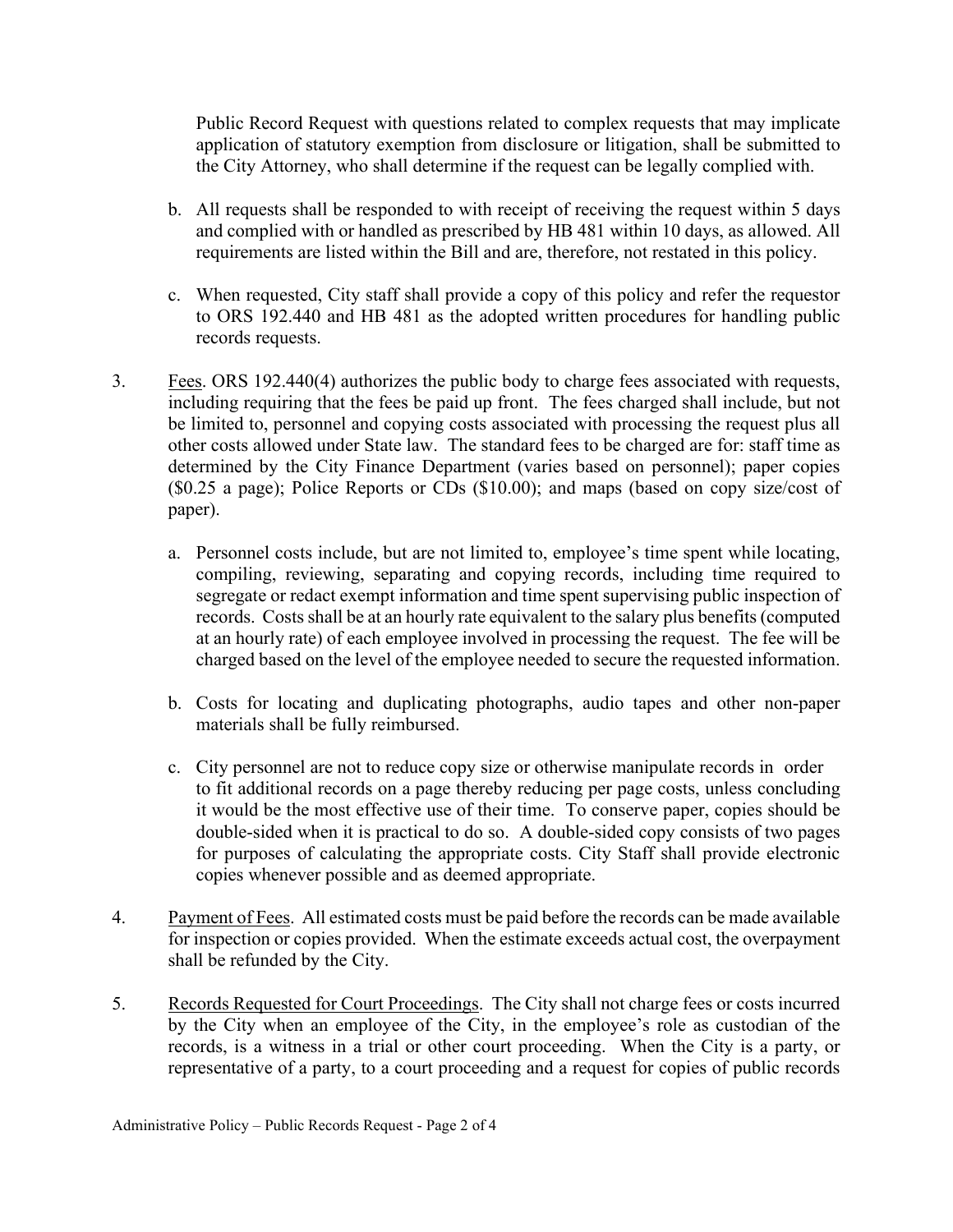is made by a party to a court proceeding in the course of discovery, then the cost to be charged for providing such copies shall be limited to those indicated above; provided, however, that the attorney representing the City may, in his/her discretion, waive such costs.

- 6. Exemption from Fees. The following individuals, groups or organizations shall not be charged for photocopying costs or the first thirty (30) minutes of staff time required to process a public information request. However, if it is determined a specific request will take longer than thirty (30) minutes of staff time to process, the requesting party may ask the City Manager to reduce or waive all additional fees associated with providing the requested record:
	- a. any member of the City Council;
	- b. a board, commission or committee member of the City;
	- c. any government agency; or
	- d. any entity that meets State law requirements for *payment exemption*.